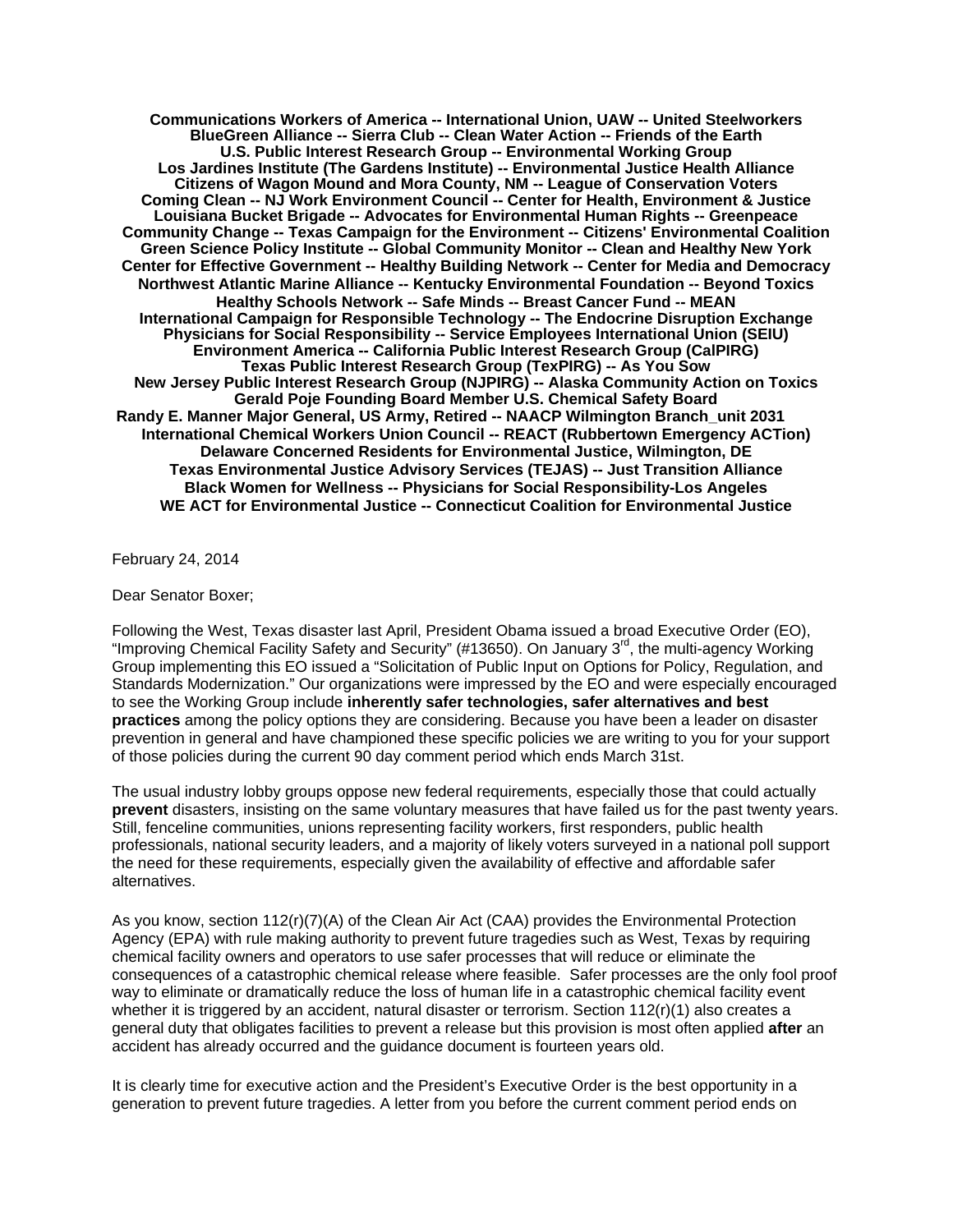March 31<sup>st</sup> to the EPA supporting new requirements to use safer processes (where feasible) would show the EPA that there is support in Congress for disaster prevention. It would also counter efforts by others in Congress who have proposed (S. 1781 & H.R. 888)

crippling the Clean Air Act's authority to prevent these disasters.

Since the first reporting of EPA's Risk Management Program (RMP) data in 1999, the Agency, industry and the public have become aware of the large number and magnitude of chemical facilities that pose catastrophic risks to workers, first responders and communities. According to a 2012 Congressional Research Service (CRS) analysis of RMP data, 473 of these facilities each put 100,000 or more people at risk of a catastrophic disaster. Thanks to Freedom of Information Act requests we also became aware of hundreds of facilities that have switched to safer, cost-effective chemical processes that have eliminated these hazards. However, CRS analyses show that the number of RMP facilities has grown since 2009 and reports by the Center for American Progress show that most of the facilities that have switched to safer processes are not in the highest risk categories.

These vulnerabilities and catastrophic hazards were heightened following the 9/11 attacks. In 2002, the EPA proposed using the Clean Air Act's disaster prevention authority to make chemical facilities *"inherently safer by reducing quantities of hazardous chemicals handled or stored, substituting less hazardous chemicals for extremely hazardous ones, or otherwise modifying the design of processes to reduce or eliminate chemical hazards."* Tragically, the Bush administration scuttled this proposal.

As legislation was considered in 2006, then Senator Obama said, *"by employing safer technologies, we can reduce the attractiveness of chemical plants as a target...Each one of these methods reduces the danger that chemical plants pose to our communities and makes them less appealing targets for terrorists."* 

At a December 7, 2011 hearing of the House Energy and Commerce Committee, former DHS Undersecretary Rand Beers said, **"***the Administration has established the following policy principles in regard to inherently safer technologies (IST) at high-risk chemical facilities: The Administration supports consistency of IST approaches for facilities regardless of sector…Further, the appropriate regulatory entity should have the authority to require facilities posing the highest degree of risk (Tiers 1 and 2) to implement IST method(s) if such methods demonstrably enhance overall security, are determined to be feasible, and, in the case of water sector facilities, consider public health and environmental requirements."* 

In a March 14, 2012 letter to EPA Administrator Lisa Jackson, the National Environmental Justice Advisory Council (NEJAC) urged the EPA to adopt such a proposal saying, *"the Clean Air Act's prevention authority will not only eliminate accidental hazards but will also address fatal flaws in the current chemical security law…"* 

On April 3, 2012, former EPA Administrator Gov. Christine Todd Whitman also wrote Administrator Jackson saying,*"I therefore fully support the implementation of the NEJAC recommendations and any other authorities you can apply to reduce these hazards before a tragedy of historic proportions occurs."* And following the West, Texas disaster, former EPA Administrator Lisa Jackson told MSNB, *"We need to use the authority we have now."*

Businesses are also negatively impacted. Due to the billions of dollars of potential liability for hauling poison gases, the Association of American Railroads issued a statement in 2008 saying, *"It's time for the big chemical companies to do their part to help protect America. They should stop manufacturing dangerous chemicals when safer substitutes are available..."*

Most recently, the Chemical Safety Board (CSB) recommended that the EPA issue new rules under the EPA's CAA authority in their January 29, 2014 draft report on the Tesoro refinery disaster. CSB Chair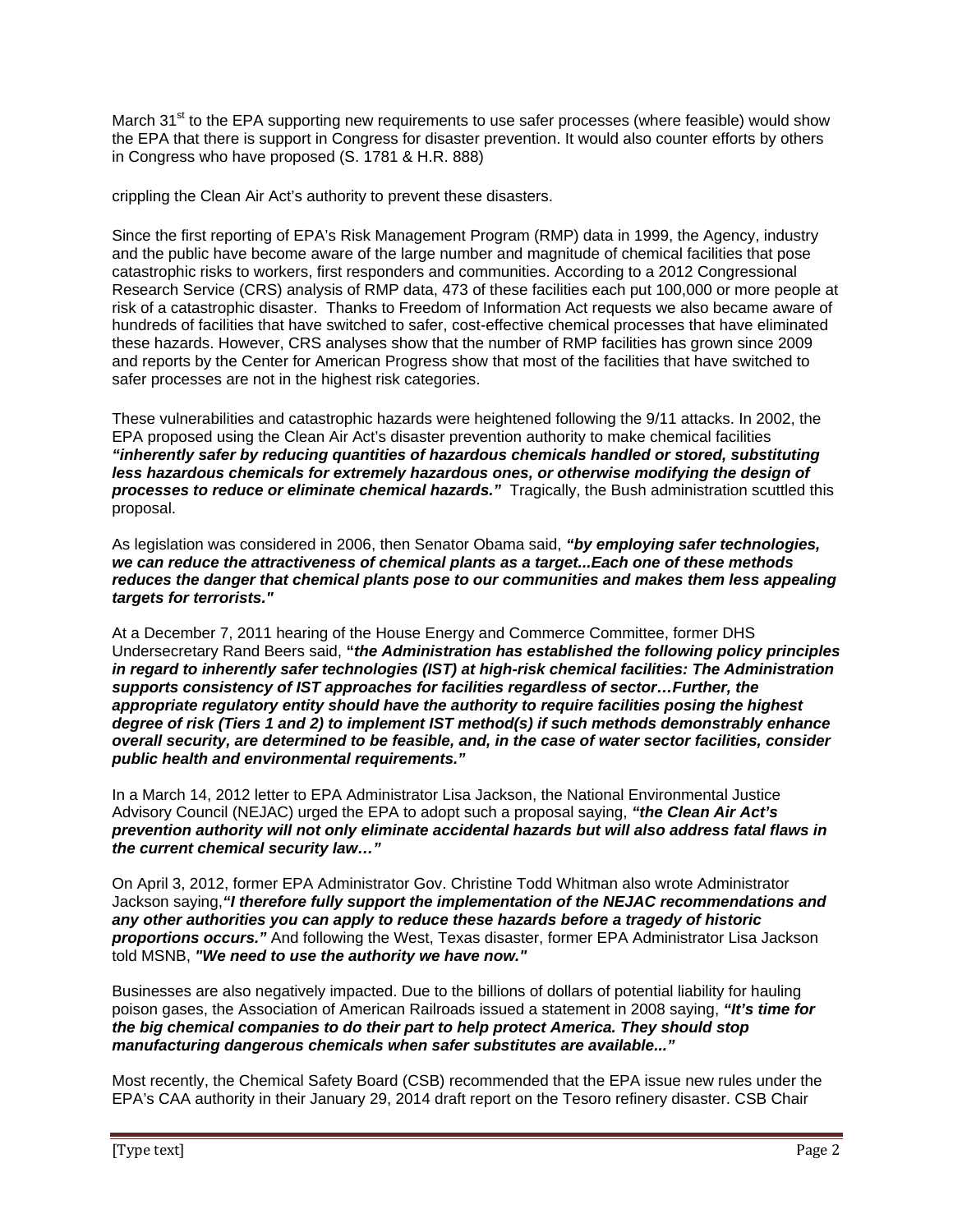## Rafael Moure-Eraso said,*"We need a national mandate for state and federal regulators to require chemical facilities [to] utilize inherently safer technology to the greatest extent practicable"*

Thank you for all you have done on this issue in the past. We look forward to working with you again on this critical phase of this work.

Sincerely,

George Kohl **Communications Workers of America** 

Sylvia Johnson **International Union, UAW**

Michael J. Wright **United Steelworkers** 

Lee Anderson **BlueGreen Alliance** 

Michael Brune **Sierra Club** 

Lynn Thorp **Clean Water Action** 

Ben Schreiber **Friends of the Earth** 

Jenny Levin **U.S. Public Interest Research Group** 

Renee Sharp **Environmental Working Group** 

Richard Moore **Los Jardines Institute (The Gardens Institute)**

Michele Roberts **Environmental Justice Health Alliance**

Sofia Martinez Concerned **Citizens of Wagon Mound and Mora County, NM** 

Sara Chieffo **League of Conservation Voters** 

Judy Robinson **Coming Clean** 

John Pajak **NJ Work Environment Council** 

Stephen Lester **Center for Health, Environment & Justice** 

Anne Rolfes **Louisiana Bucket Brigade** 

Monique Harden **Advocates for Environmental Human Rights**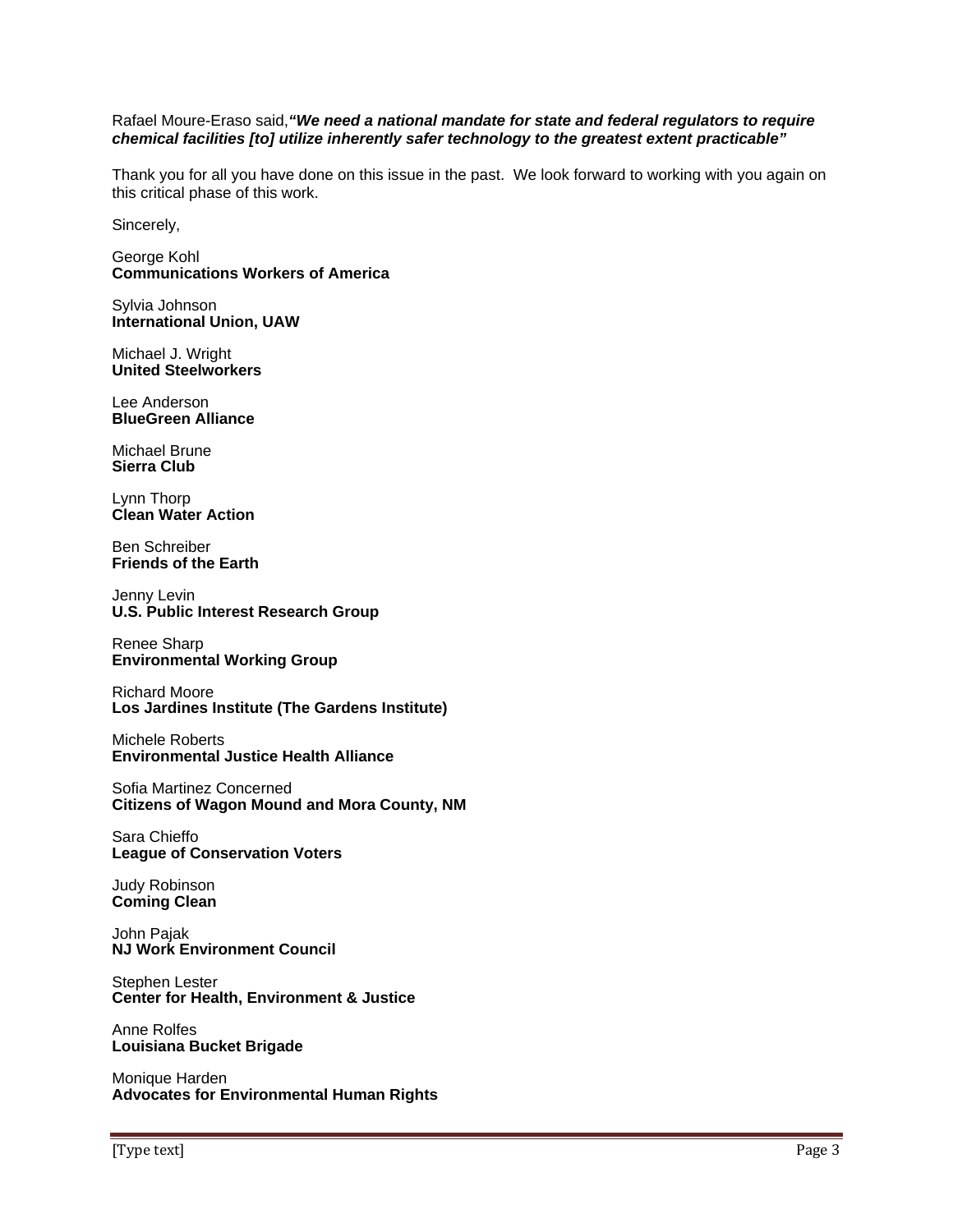Philip D. Radford **Greenpeace** 

Deepak Bhargava **Community Change** 

Robin Schneider **Texas Campaign for the Environment** 

Barbara Warren **Citizens' Environmental Coalition**

Arlene Blum, PhD **Green Science Policy Institute**

Denny Larson **Global Community Monitor** 

Gerald Poje **Founding Board Member U.S. Chemical Safety Board** 

Ronald White **Center for Effective Government**

Bill Walsh **Healthy Building Network** 

Lisa Graves **Center for Media and Democracy** 

Niaz Dorry **Northwest Atlantic Marine Alliance** 

Heather Warman **Kentucky Environmental Foundation** 

Lisa Arkin **Beyond Toxics** 

Claire Barnett **Healthy Schools Network** 

Eric Uram **Safe Minds** 

Janet Nudelman **Breast Cancer Fund** 

Ted Smith **International Campaign for Responsible Technology** 

Lynn Carroll **The Endocrine Disruption Exchange** 

Catherine Thomasson **Physicians for Social Responsibility** 

Mark Catlin **Service Employees International Union (SEIU)**